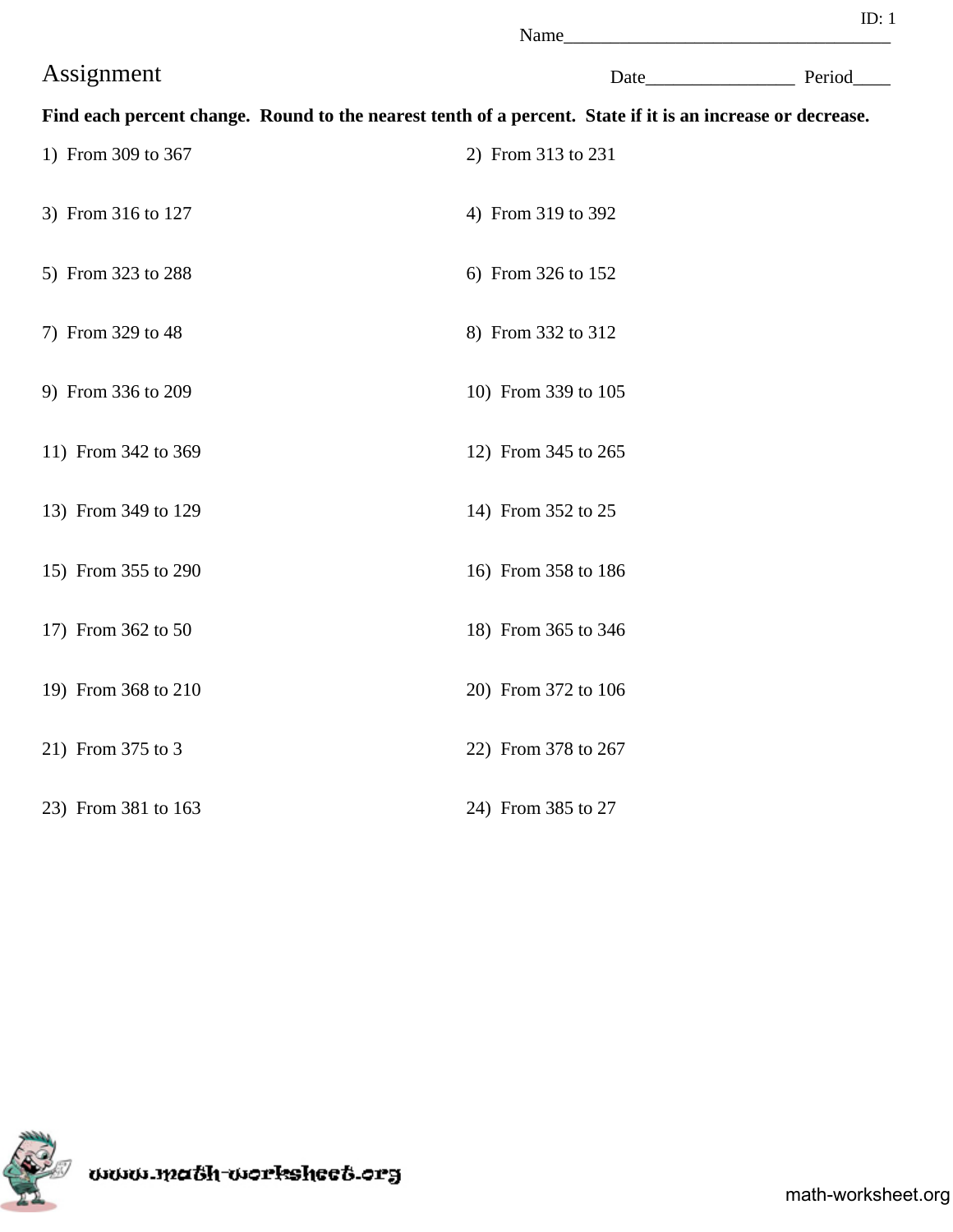# Answers to Assignment (ID: 1)

- 
- 5) 10.8% decrease 6) 53.4% decrease 7) 85.4% decrease 8) 6% decrease
- 
- 13) 63% decrease 14) 92.9% decrease 15) 18.3% decrease 16) 48% decrease
- 17) 86.2% decrease 18) 5.2% decrease 19) 42.9% decrease 20) 71.5% decrease
- 21) 99.2% decrease 22) 29.4% decrease 23) 57.2% decrease 24) 93% decrease
- 1) 18.8% increase 2) 26.2% decrease 3) 59.8% decrease 4) 22.9% increase
	-
	-
	-
	-
- 
- 
- 
- 
- 
- 
- 
- 9) 37.8% decrease 10) 69% decrease 11) 7.9% increase 12) 23.2% decrease
	-
	-
	-

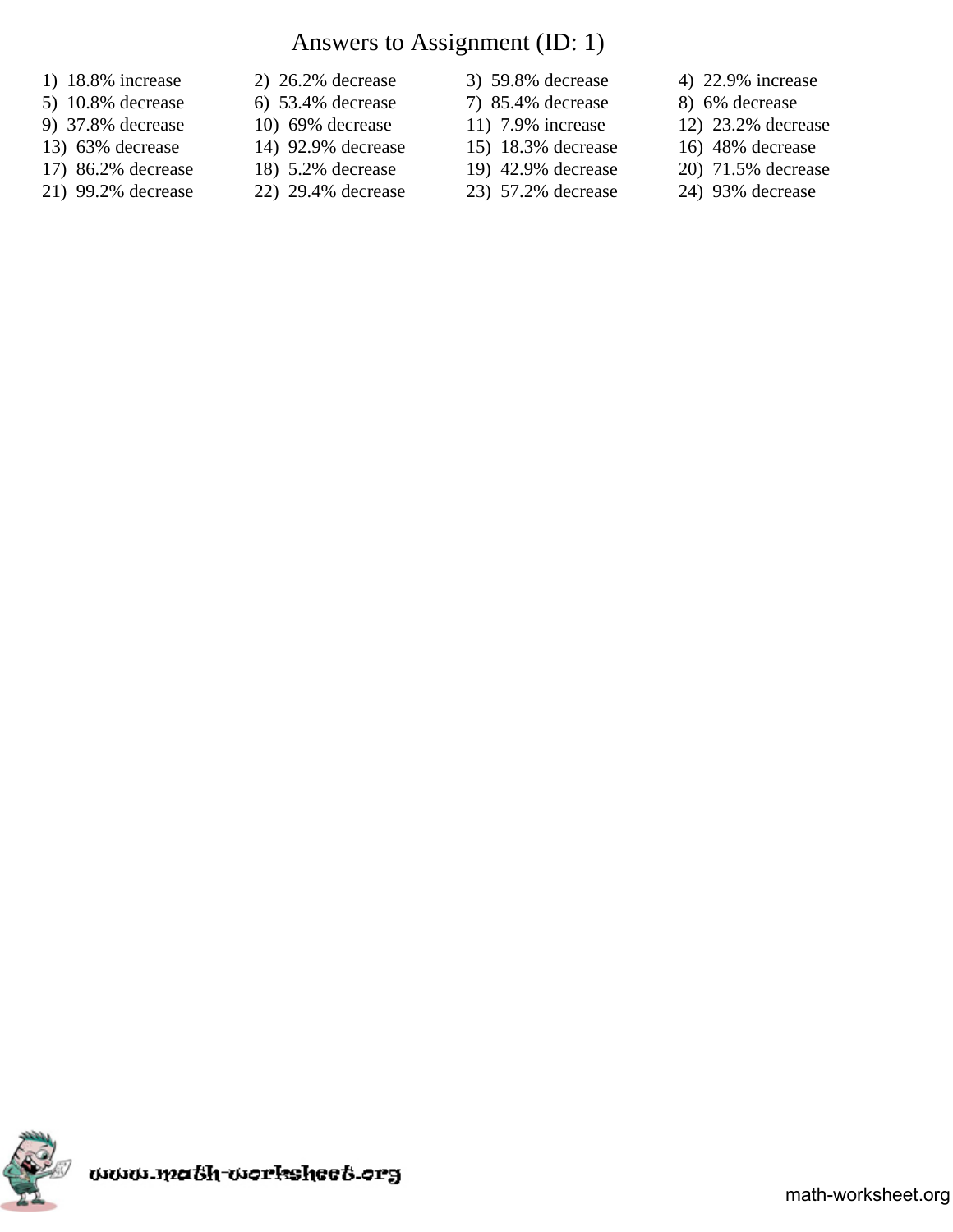|                       | Name                                                                                                       |  |
|-----------------------|------------------------------------------------------------------------------------------------------------|--|
| Assignment            | Date Period                                                                                                |  |
|                       | Find each percent change. Round to the nearest tenth of a percent. State if it is an increase or decrease. |  |
| 1) From 388 to 323    | 2) From 391 to 187                                                                                         |  |
| 3) From 394 to 84     | 4) From 398 to 348                                                                                         |  |
| 5) From 118 to 292    | 6) From 7 to 4                                                                                             |  |
| 7) From 379 to 44     | 8) From 379 to 117                                                                                         |  |
| 9) From 294 to 29     | 10) From 17 to 61                                                                                          |  |
| 11) From 123 to 286   | 12) From 69 to 199                                                                                         |  |
| 13) From 27 to 85     | 14) From 299 to 23                                                                                         |  |
| 15) From 245.3 to 131 | 16) From 37 to 142                                                                                         |  |
| 17) From 40 to 6      | 18) From 21 to 73                                                                                          |  |
| 19) From 47 to 198    | 20) From 50 to 63                                                                                          |  |
| 21) From 197 to 243   | 22) From 56 to 223                                                                                         |  |
| 23) From 60 to 119    | 24) From 372 to 380                                                                                        |  |

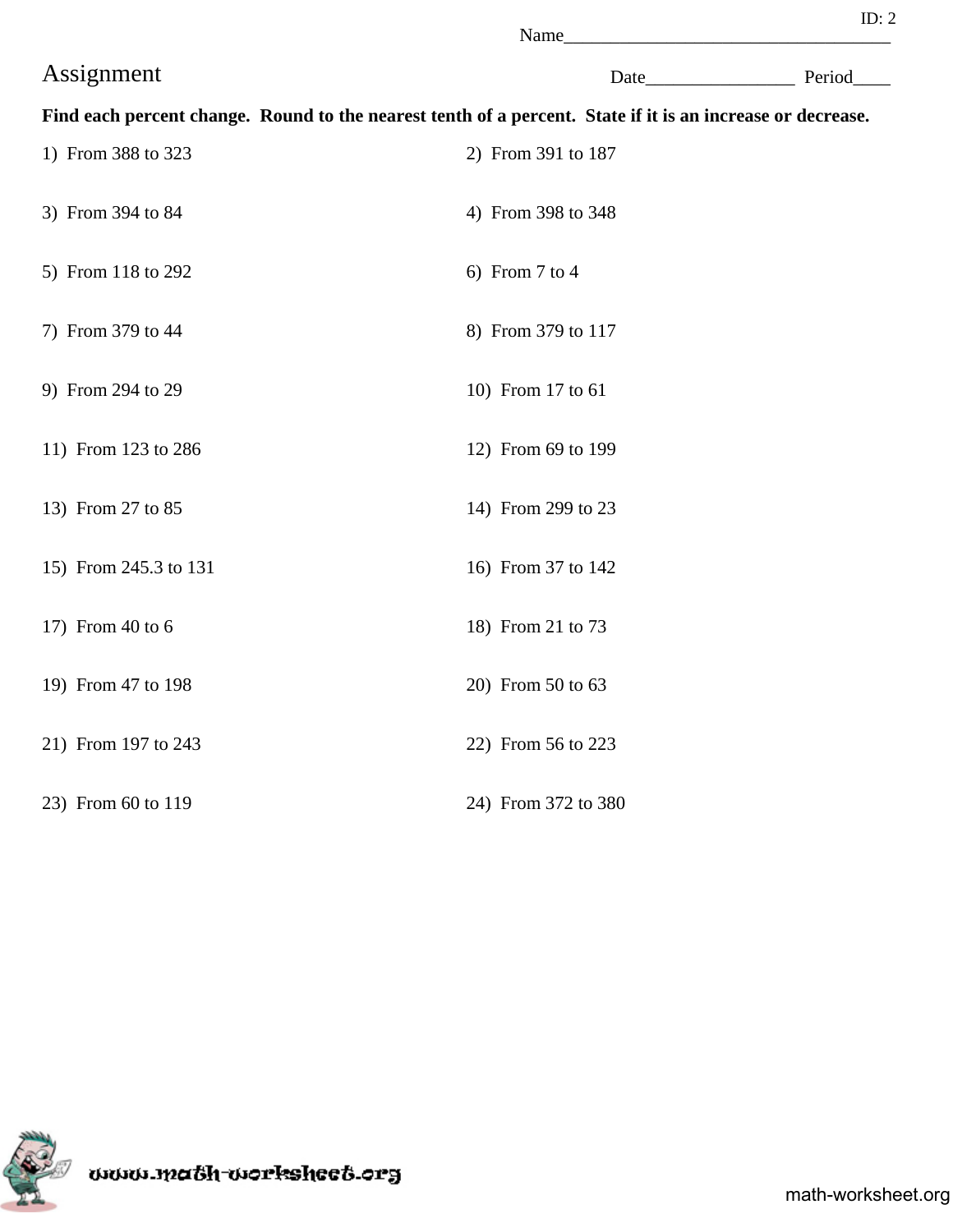# Answers to Assignment (ID: 2)

- 
- 5) 147.5% increase 6) 42.9% decrease 7) 88.4% decrease 8) 69.1% decrease
- 
- 13) 214.8% increase 14) 92.3% decrease 15) 46.6% decrease 16) 283.8% increase
- 17) 85% decrease 18) 247.6% increase 19) 321.3% increase 20) 26% increase
- 21) 23.4% increase 22) 298.2% increase 23) 98.3% increase 24) 2.2% increase
- 1) 16.8% decrease 2) 52.2% decrease 3) 78.7% decrease 4) 12.6% decrease
	-
	-
	-
	-
- 
- 
- 
- 
- -
- 
- 
- 9) 90.1% decrease 10) 258.8% increase 11) 132.5% increase 12) 188.4% increase
	-
	-
	-

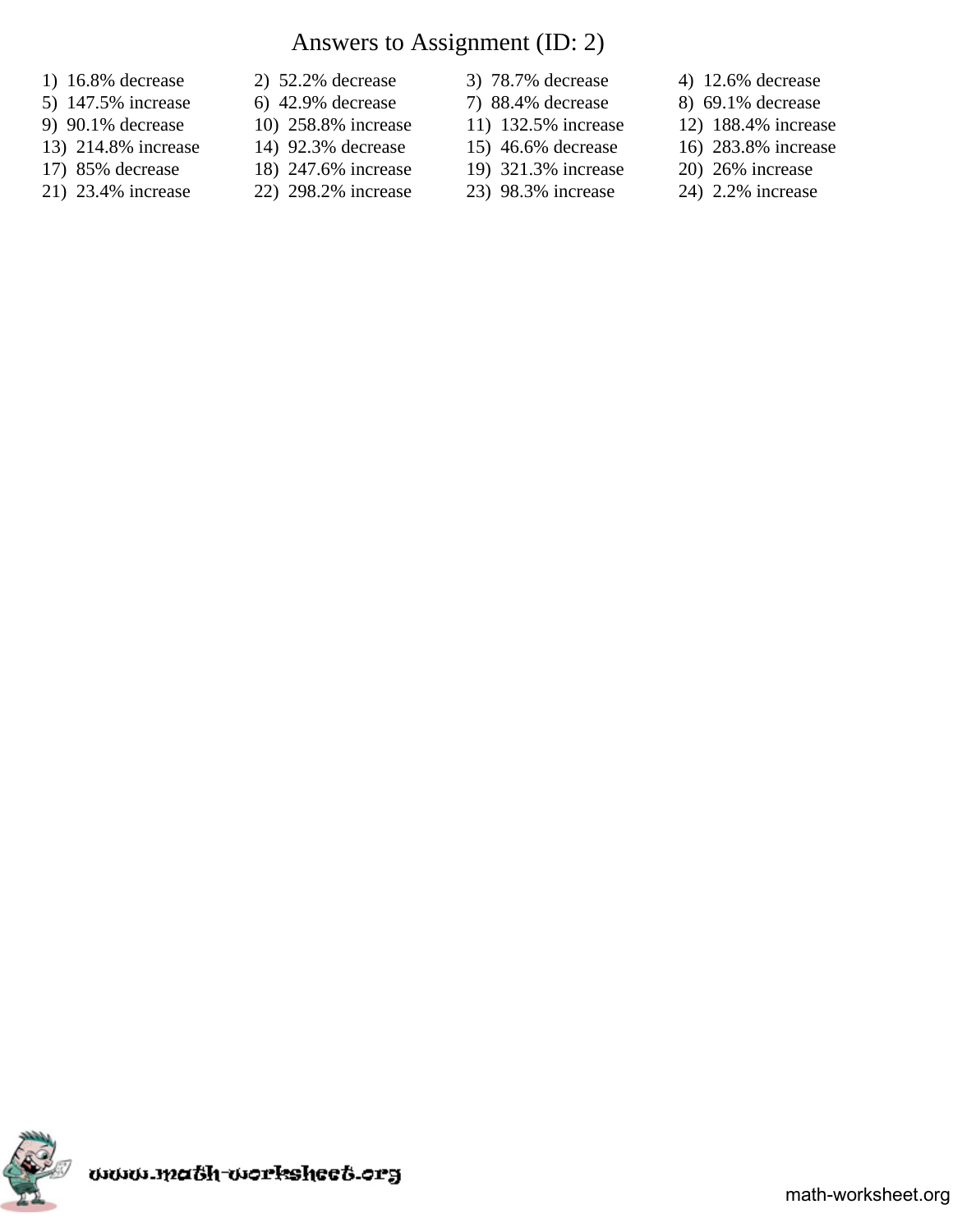| в | и |  |
|---|---|--|

|                       | Name                                                                                                       |  |
|-----------------------|------------------------------------------------------------------------------------------------------------|--|
| Assignment            | Date Period                                                                                                |  |
|                       | Find each percent change. Round to the nearest tenth of a percent. State if it is an increase or decrease. |  |
| 1) From 66 to 279     | 2) From 69 to 144                                                                                          |  |
| 3) From 73 to 40      | 4) From 76 to 304                                                                                          |  |
| 5) From 79 to 200     | 6) From 83 to 96                                                                                           |  |
| 7) From 86 to 360     | 8) From 89 to 257                                                                                          |  |
| 9) From 92 to 121     | 10) From 96 to 17                                                                                          |  |
| 11) From 99 to 281    | 12) From 102 to 177                                                                                        |  |
| 13) From 105.5 to 273 | 14) From 109 to 338                                                                                        |  |
| 15) From 112.5 to 63  | 16) From 115 to 98                                                                                         |  |
| 17) From 118 to 394   | 18) From 122 to 258                                                                                        |  |
| 19) From 125 to 154   | 20) From 128 to 19                                                                                         |  |
| 21) From 132 to 315   | 22) From 135.3 to 267                                                                                      |  |
| 23) From 138 to 75    | 24) From 141 to 339                                                                                        |  |

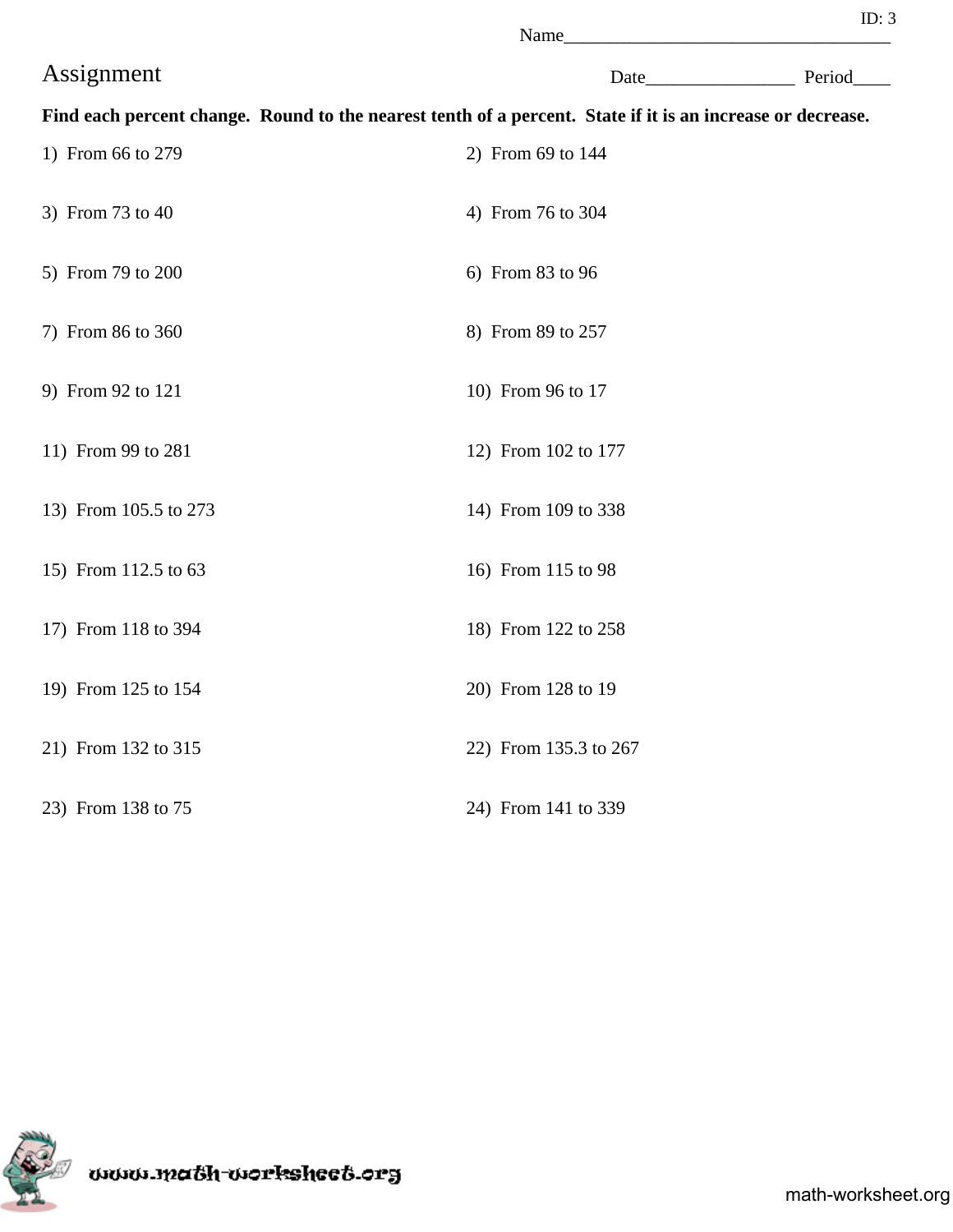# Answers to Assignment (ID: 3)

- 
- 5) 153.2% increase 6) 15.7% increase 7) 318.6% increase 8) 188.8% increase
- 9) 31.5% increase 10) 82.3% decrease 11) 183.8% increase 12) 73.5% increase
- 13) 158.8% increase 14) 210.1% increase 15) 44% decrease 16) 14.8% decrease
- 17) 233.9% increase 18) 111.5% increase 19) 23.2% increase 20) 85.2% decrease
- 21) 138.6% increase 22) 97.3% increase 23) 45.7% decrease 24) 140.4% increase
- 1) 322.7% increase 2) 108.7% increase 3) 45.2% decrease 4) 300% increase
	-
	-
	-
	-
- 
- 
- 
- 
- -
- 
- 
- 
- 
- 
- 

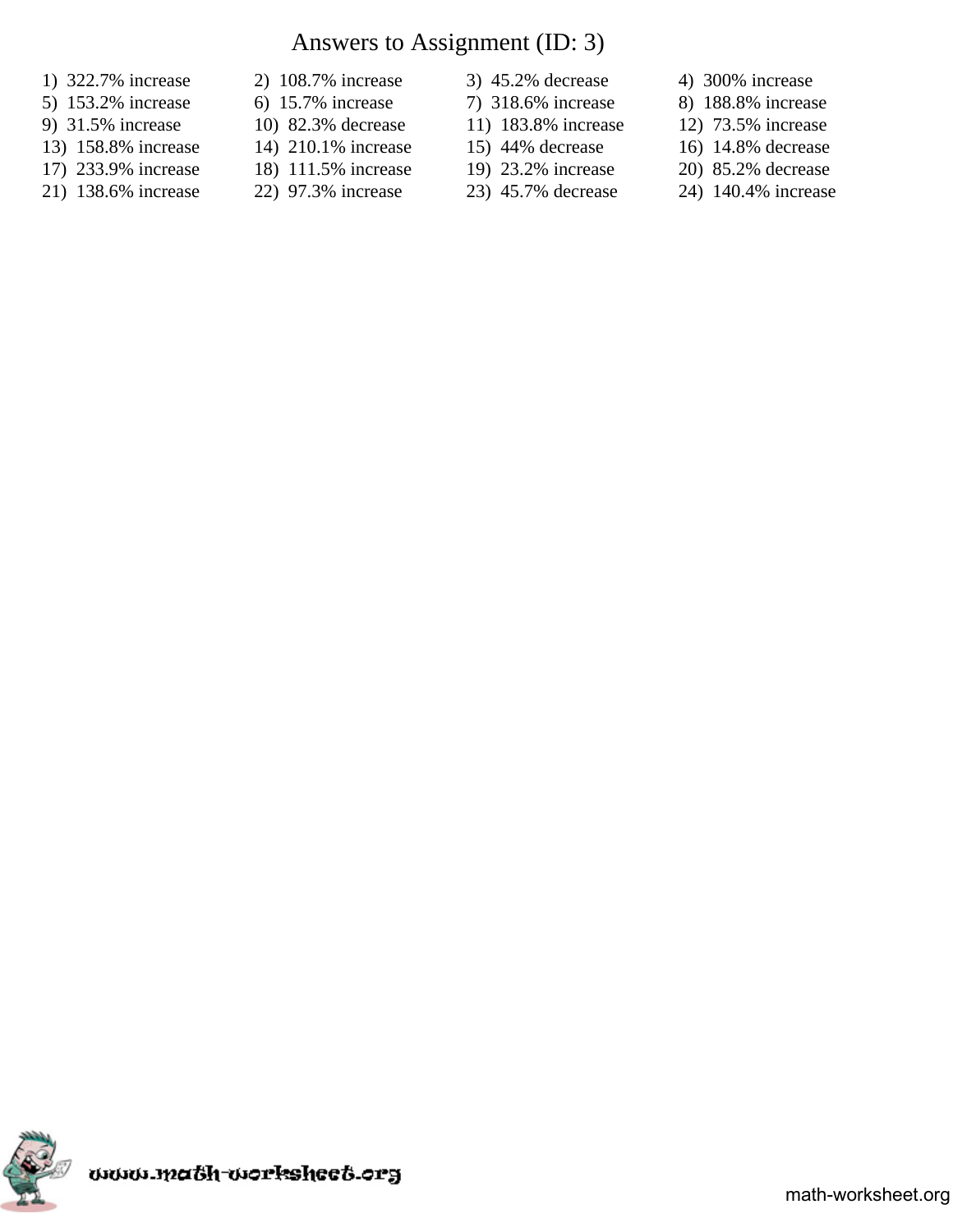|                        | Name                                                                                                       |  |
|------------------------|------------------------------------------------------------------------------------------------------------|--|
| Assignment             | Date Period                                                                                                |  |
|                        | Find each percent change. Round to the nearest tenth of a percent. State if it is an increase or decrease. |  |
| 1) From 145 to 235     | 2) From 148 to 100                                                                                         |  |
| 3) From 151 to 396     | 4) From 154 to 292                                                                                         |  |
| 5) From 158 to 156     | 6) From 161 to 52                                                                                          |  |
| 7) From 164 to 317     | 8) From 167 to 213                                                                                         |  |
| 9) From 171 to 77      | 10) From 174 to 373                                                                                        |  |
| 11) From 177 to 237    | 12) From 181 to 133                                                                                        |  |
| 13) From 184 to 398    | 14) From 187 to 294                                                                                        |  |
| 15) From 225 to 294    | 16) From 194 to 54                                                                                         |  |
| 17) From 197 to 350    | 18) From 200 to 214                                                                                        |  |
| 19) From 203 to 111    | 20) From 207 to 375                                                                                        |  |
| 21) From 210 to 271    | 22) From 213 to 135                                                                                        |  |
| 23) From 216.5 to 25.5 | 24) From 220 to 295                                                                                        |  |

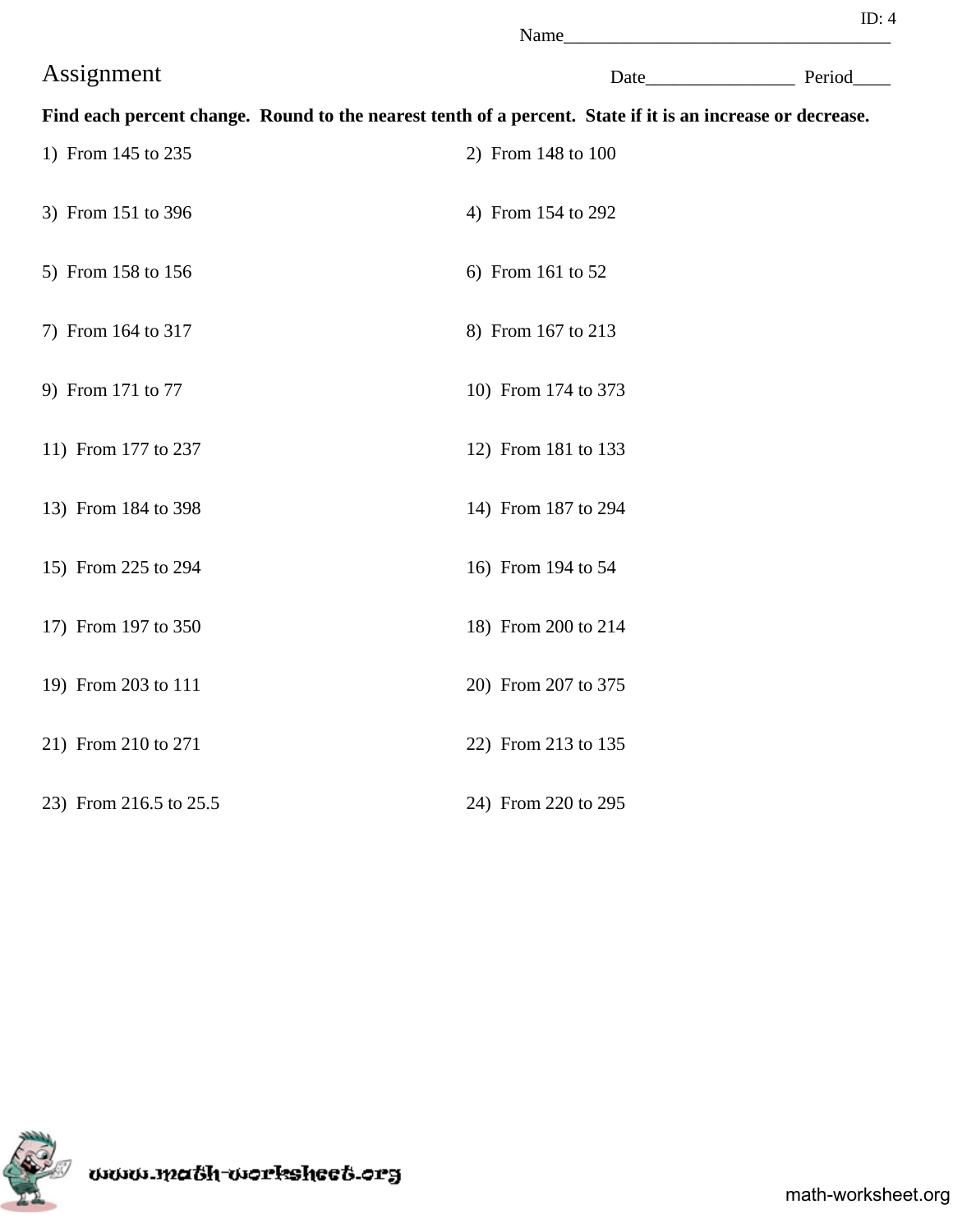# Answers to Assignment (ID: 4)

- 1) 62.1% increase 2) 32.4% decrease 3) 162.3% increase 4) 89.6% increase
- 5) 1.3% decrease 6) 67.7% decrease 7) 93.3% increase 8) 27.5% increase
- 
- 13) 116.3% increase 14) 57.2% increase 15) 30.7% increase 16) 72.2% decrease
- 17) 77.7% increase 18) 7% increase 19) 45.3% decrease 20) 81.2% increase
- 21) 29% increase 22) 36.6% decrease 23) 88.2% decrease 24) 34.1% increase
- 
- 
- 
- 
- 
- 
- 
- 
- -
- 
- 
- 9) 55% decrease 10) 114.4% increase 11) 33.9% increase 12) 26.5% decrease
	-
	-
	-

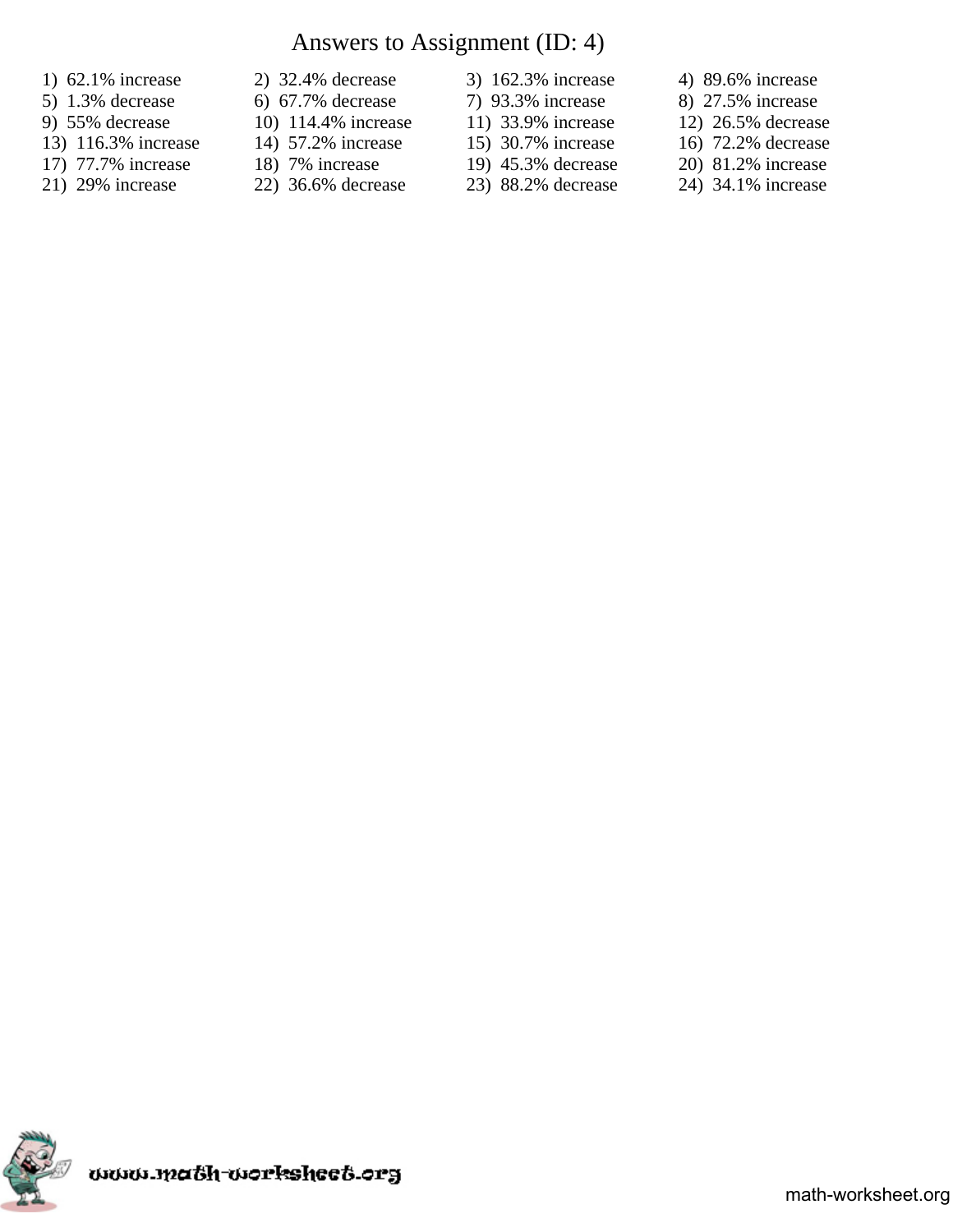|                     | Name                                                                                                       |  |
|---------------------|------------------------------------------------------------------------------------------------------------|--|
| Assignment          | Date Period                                                                                                |  |
|                     | Find each percent change. Round to the nearest tenth of a percent. State if it is an increase or decrease. |  |
| 1) From 223 to 192  | 2) From 226 to 88                                                                                          |  |
| 3) From 229 to 352  | 4) From 233 to 248                                                                                         |  |
| 5) From 236 to 112  | 6) From 239.3 to 229.6                                                                                     |  |
| 7) From 243 to 273  | 8) From 246 to 169                                                                                         |  |
| 9) From 249 to 33   | 10) From 252 to 329                                                                                        |  |
| 11) From 256 to 193 | 12) From 259 to 89                                                                                         |  |
| 13) From 262 to 386 | 14) From 265 to 250                                                                                        |  |
| 15) From 269 to 146 | 16) From 272 to 10                                                                                         |  |
| 17) From 275 to 306 | 18) From 282 to 67                                                                                         |  |
| 19) From 278 to 171 | 20) From 285 to 331                                                                                        |  |
| 21) From 288 to 227 | 22) From 292 to 91                                                                                         |  |
| 23) From 295 to 387 | 24) From 298 to 284                                                                                        |  |

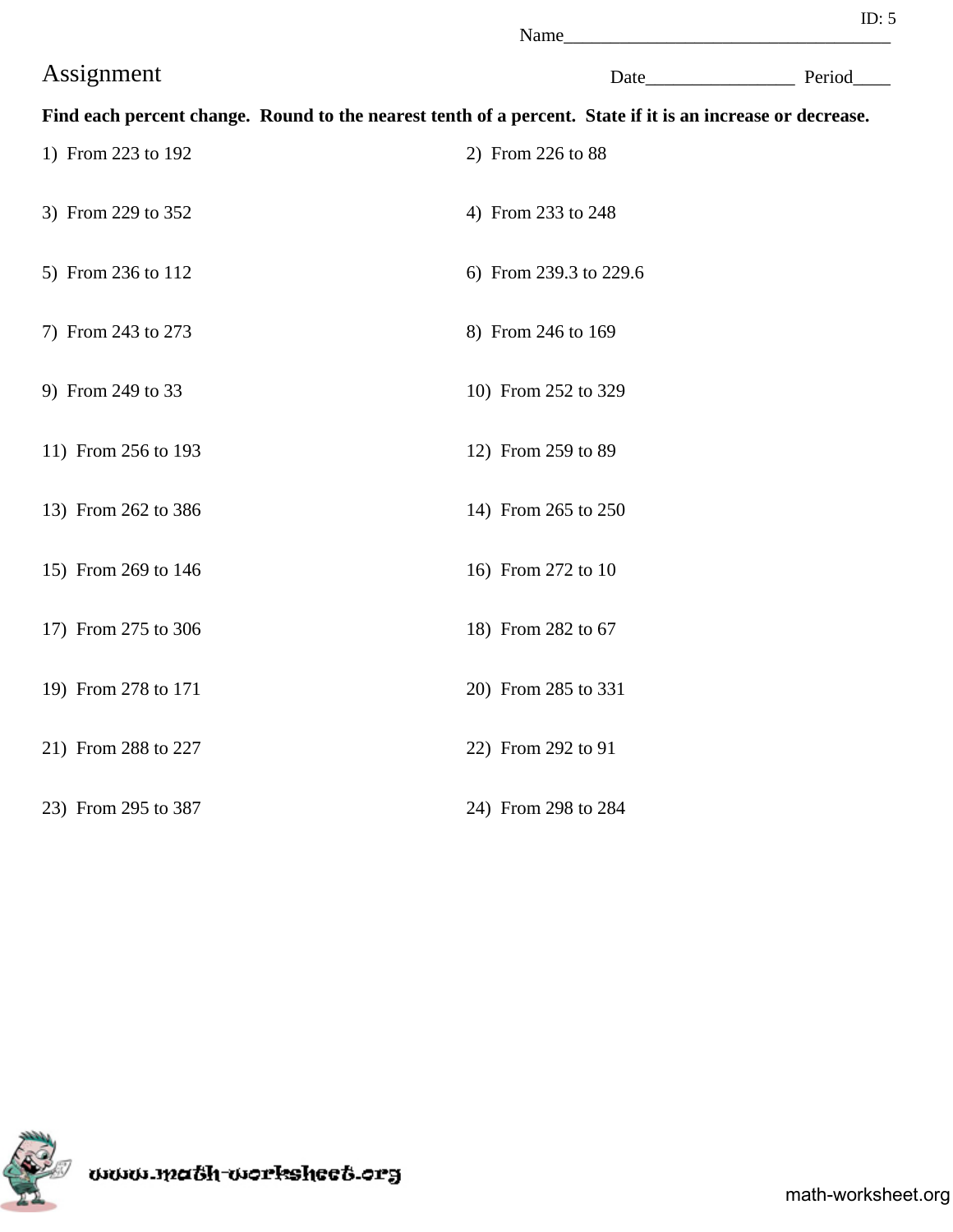# Answers to Assignment (ID: 5)

- 
- 5) 52.5% decrease 6) 4.1% decrease 7) 12.3% increase 8) 31.3% decrease
- 9) 86.7% decrease 10) 30.6% increase 11) 24.6% decrease 12) 65.6% decrease
- 13) 47.3% increase 14) 5.7% decrease 15) 45.7% decrease 16) 96.3% decrease
- 17) 11.3% increase 18) 76.2% decrease 19) 38.5% decrease 20) 16.1% increase 21) 21.2% decrease 22) 68.8% decrease 23) 31.2% increase 24) 4.7% decrease
- 
- 1) 13.9% decrease 2) 61.1% decrease 3) 53.7% increase 4) 6.4% increase
	-
	-
	-
	-
- 
- 
- 
- -
- 
- 
- 
- 
- 
- 21) 21.2% decrease 22) 68.8% decrease 23) 31.2% increase 24) 4.7% decrease

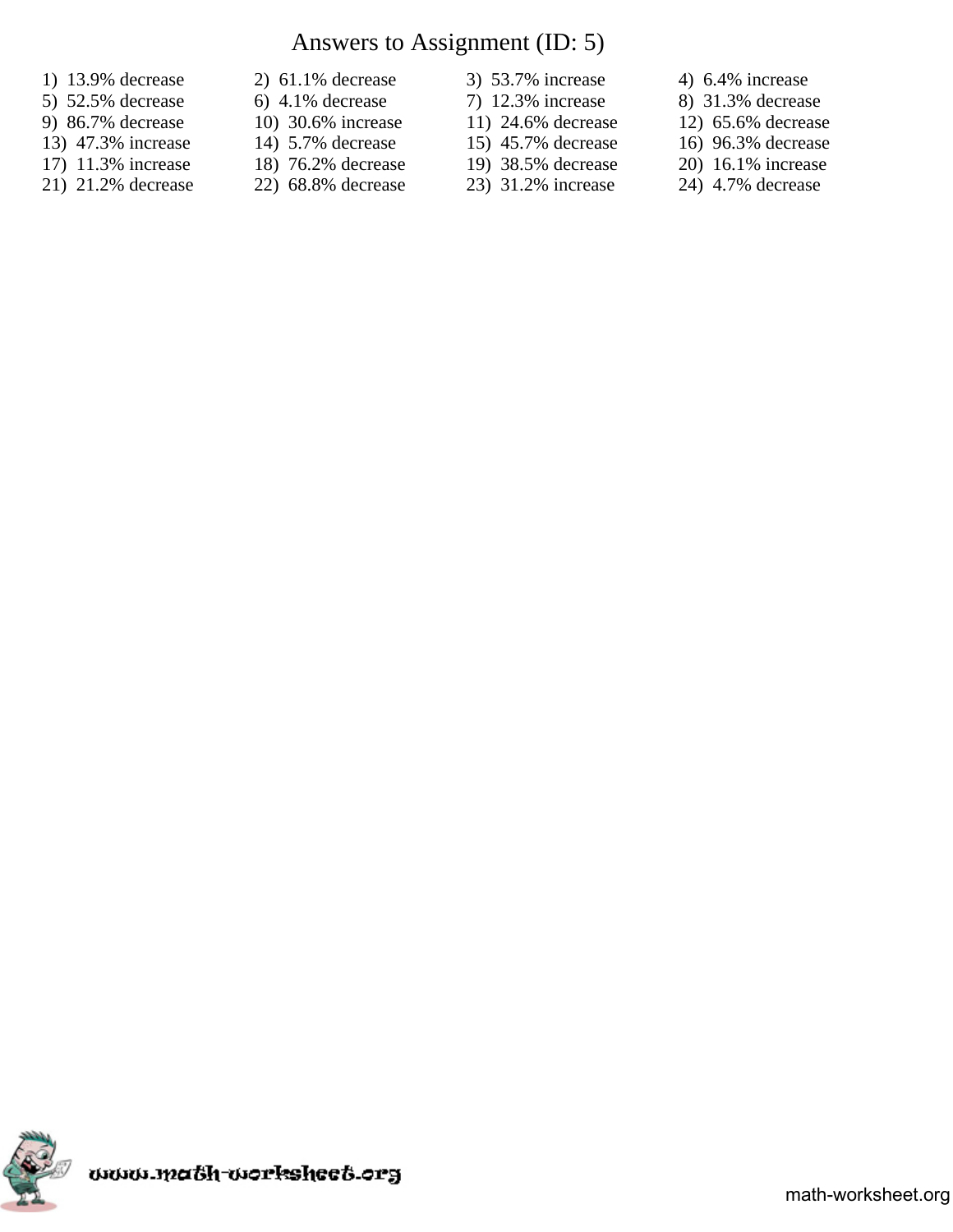|                     | Name                                                                                                       |  |
|---------------------|------------------------------------------------------------------------------------------------------------|--|
| Assignment          | Date Period                                                                                                |  |
|                     | Find each percent change. Round to the nearest tenth of a percent. State if it is an increase or decrease. |  |
| 1) From 301 to 148  | 2) From 305 to 44                                                                                          |  |
| 3) From 301 to 38   | 4) From 311 to 204                                                                                         |  |
| 5) From 314 to 68   | 6) From 318 to 365                                                                                         |  |
| 7) From 321 to 229  | 8) From 324 to 125                                                                                         |  |
| 9) From 327 to 389  | 10) From 331 to 285                                                                                        |  |
| 11) From 334 to 181 | 12) From 337 to 46                                                                                         |  |
| 13) From 341 to 342 | 14) From 344 to 206                                                                                        |  |
| 15) From 347 to 102 | 16) From 350.2 to 381                                                                                      |  |
| 17) From 354 to 262 | 18) From 357 to 127                                                                                        |  |
| 19) From 360 to 23  | 20) From 363 to 287                                                                                        |  |
| 21) From 367 to 183 | 22) From 370 to 79                                                                                         |  |
| 23) From 373 to 343 | 24) From 376 to 240                                                                                        |  |



mon math-worksheet.org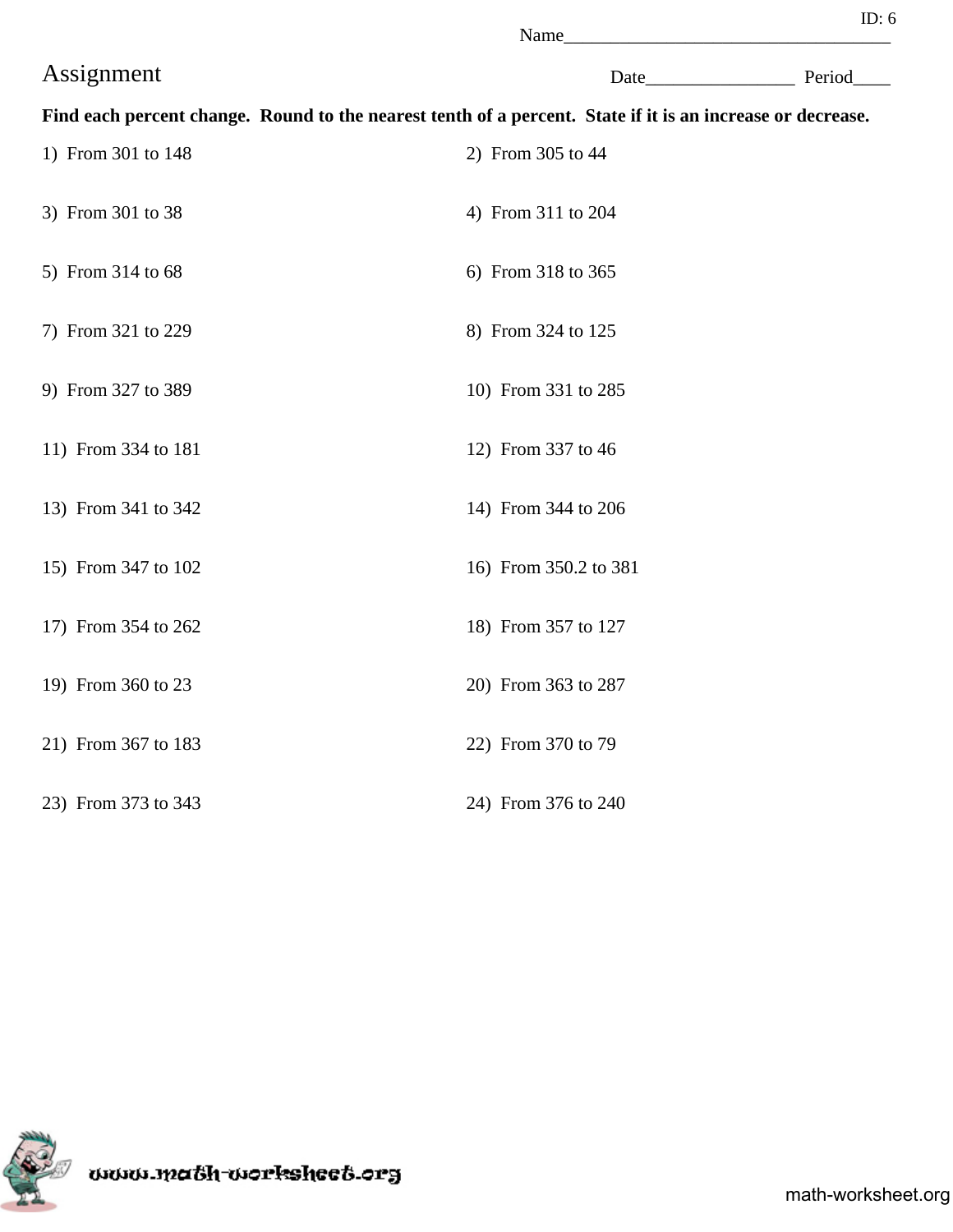# Answers to Assignment (ID: 6)

- 
- 
- 
- 13) 0.3% increase 14) 40.1% decrease 15) 70.6% decrease 16) 8.8% increase
- 17) 26% decrease 18) 64.4% decrease 19) 93.6% decrease 20) 20.9% decrease
- 21) 50.1% decrease 22) 78.6% decrease 23) 8% decrease 24) 36.2% decrease
- 1) 50.8% decrease 2) 85.6% decrease 3) 87.4% decrease 4) 34.4% decrease
	- -
	-
	-
- 
- 
- 
- 
- 
- 
- 5) 78.3% decrease 6) 14.8% increase 7) 28.7% decrease 8) 61.4% decrease
- 9) 19% increase 10) 13.9% decrease 11) 45.8% decrease 12) 86.4% decrease
	-
	-
	-

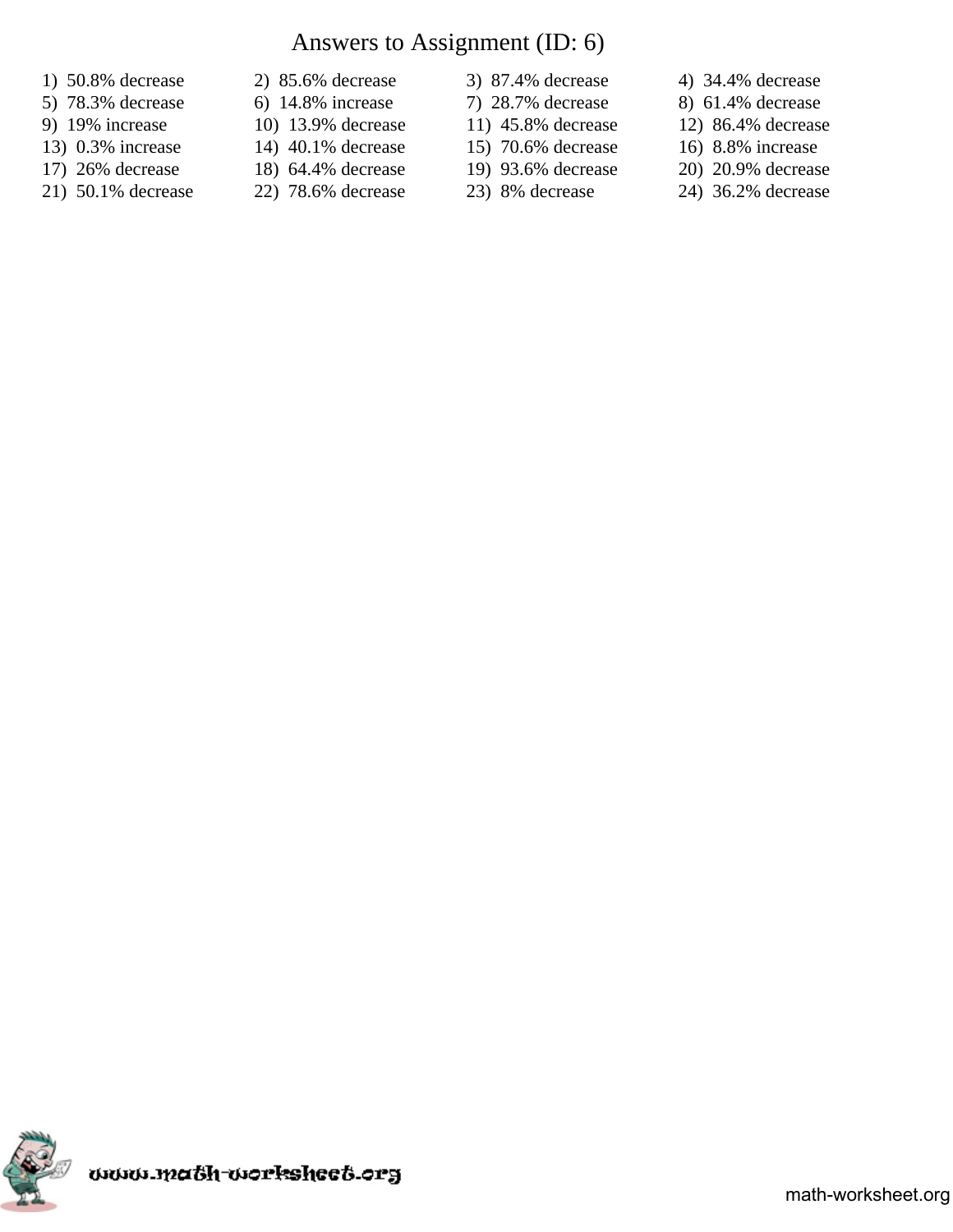| ı |  |  |
|---|--|--|

|                       | Name                                                                                                       |             |
|-----------------------|------------------------------------------------------------------------------------------------------------|-------------|
| Assignment            |                                                                                                            | Date Period |
|                       | Find each percent change. Round to the nearest tenth of a percent. State if it is an increase or decrease. |             |
| 1) From 380 to 104    | 2) From 383 to 400                                                                                         |             |
| 3) From 386 to 264    | 4) From 390 to 160                                                                                         |             |
| 5) From 393 to 25     | 6) From 396 to 321                                                                                         |             |
| 7) From 399 to 185    | 8) From 112 to 395                                                                                         |             |
| 9) From 128 to 183    | 10) From 373 to 220                                                                                        |             |
| 11) From 288 to 132   | 12) From 16 to 2                                                                                           |             |
| 13) From 149.2 to 360 | 14) From 64 to 270                                                                                         |             |
| 15) From 25 to 58     | 16) From 325 to 126                                                                                        |             |
| 17) From 239 to 39    | 18) From 35 to 83                                                                                          |             |
| 19) From 100 to 264   | 20) From 85 to 314                                                                                         |             |
| 21) From 45 to 139    | 22) From 48 to 35                                                                                          |             |
| 23) From 191.6 to 256 | 24) From 226 to 195                                                                                        |             |

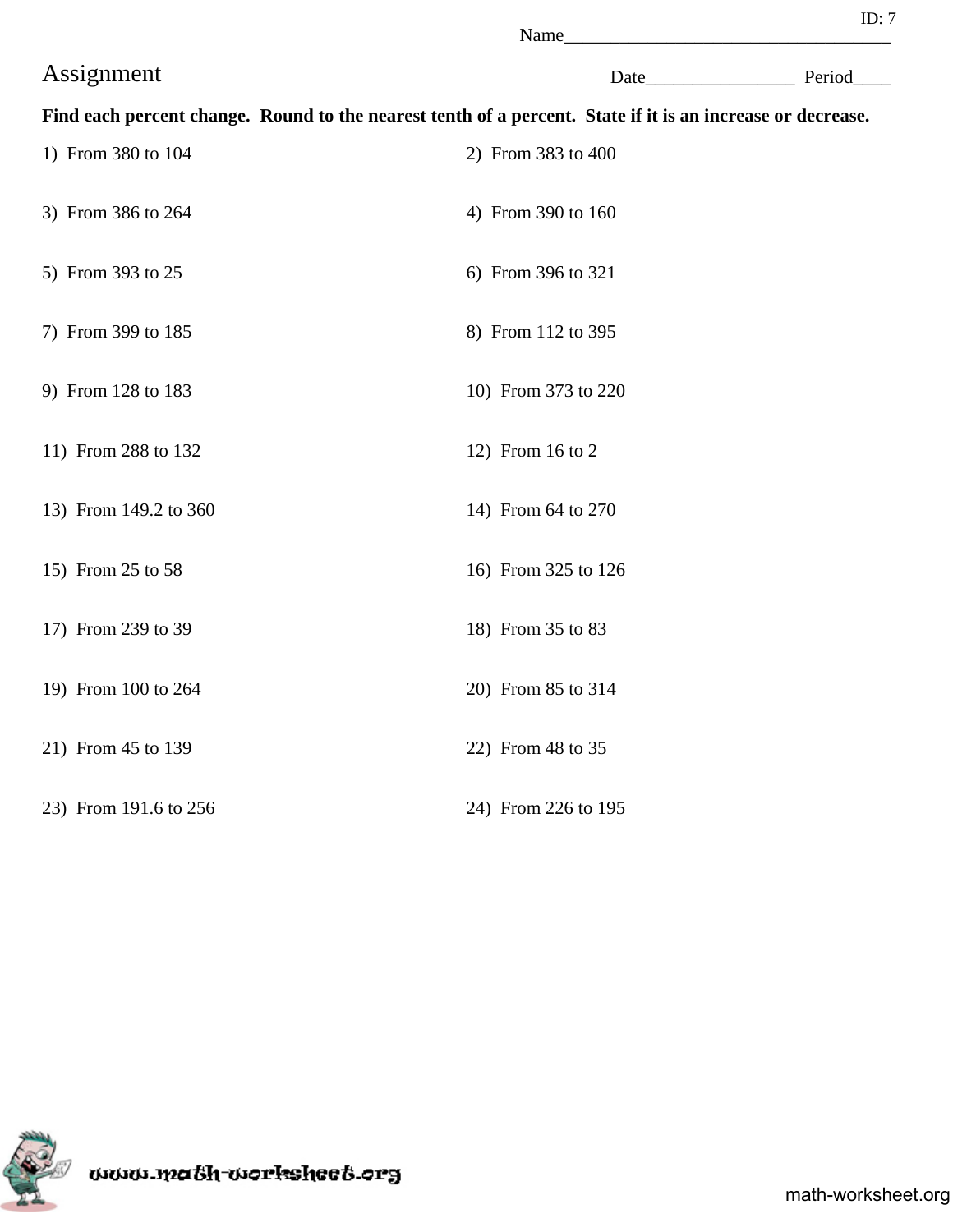# Answers to Assignment (ID: 7)

- 1) 72.6% decrease 2) 4.4% increase 3) 31.6% decrease 4) 59% decrease
- 
- 
- 13) 141.3% increase 14) 321.9% increase 15) 132% increase 16) 61.2% decrease
- 17) 83.7% decrease 18) 137.1% increase 19) 164% increase 20) 269.4% increase
- 
- 
- 
- 
- 
- 
- 
- 
- 
- -
- 
- 5) 93.6% decrease 6) 18.9% decrease 7) 53.6% decrease 8) 252.7% increase
- 9) 43% increase 10) 41% decrease 11) 54.2% decrease 12) 87.5% decrease
	-
	-
- 21) 208.9% increase 22) 27.1% decrease 23) 33.6% increase 24) 13.7% decrease

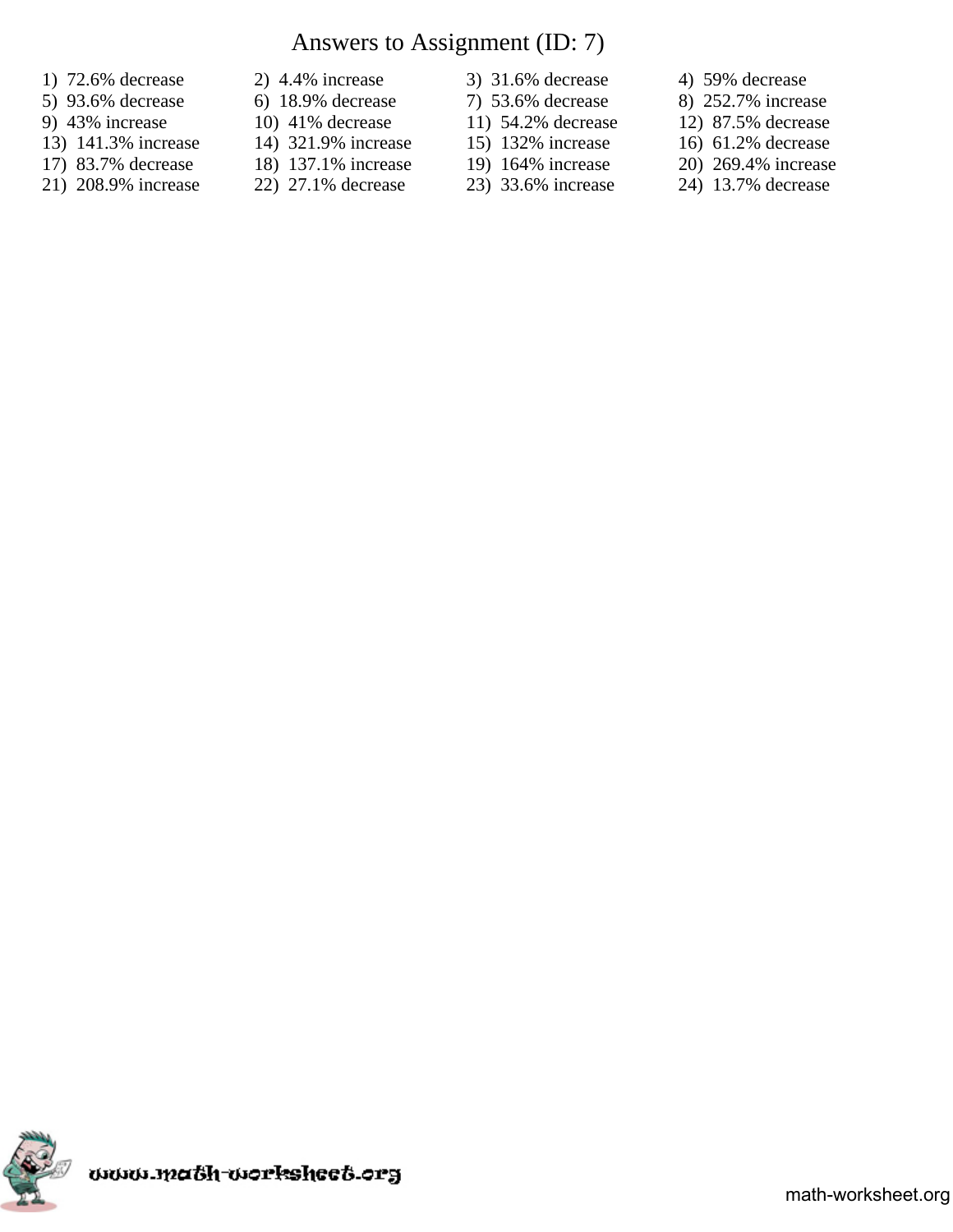| ı |  |  |
|---|--|--|

|                     | Name                                                                                                       |  |             |  |
|---------------------|------------------------------------------------------------------------------------------------------------|--|-------------|--|
| Assignment          |                                                                                                            |  | Date Period |  |
|                     | Find each percent change. Round to the nearest tenth of a percent. State if it is an increase or decrease. |  |             |  |
| 1) From 58 to 60    | 2) From 61.2 to 134                                                                                        |  |             |  |
| 3) From 65 to 220   | 4) From 68 to 116                                                                                          |  |             |  |
| 5) From 142 to 220  | 6) From 74 to 277                                                                                          |  |             |  |
| 7) From 78 to 173   | 8) From 81 to 37                                                                                           |  |             |  |
| 9) From 84 to 333   | 10) From 87 to 197                                                                                         |  |             |  |
| 11) From 91 to 94   | 12) From 94 to 358                                                                                         |  |             |  |
| 13) From 97 to 254  | 14) From 101 to 118                                                                                        |  |             |  |
| 15) From 104 to 14  | 16) From 107 to 279                                                                                        |  |             |  |
| 17) From 110 to 175 | 18) From 114 to 71                                                                                         |  |             |  |
| 19) From 117 to 335 | 20) From 120 to 231                                                                                        |  |             |  |
| 21) From 123 to 95  | 22) From 127 to 392                                                                                        |  |             |  |
| 23) From 130 to 256 | 24) From 133 to 152                                                                                        |  |             |  |

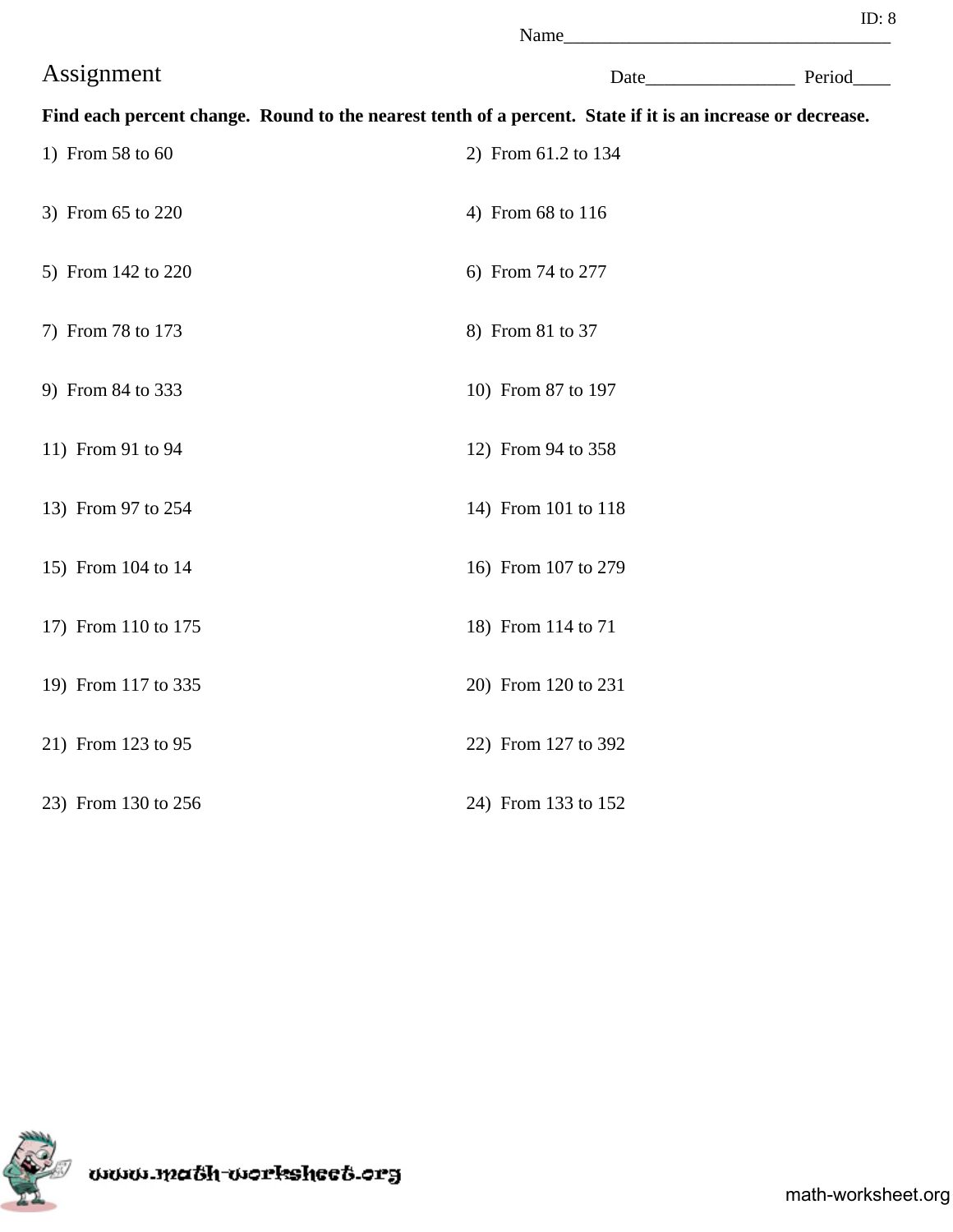# Answers to Assignment (ID: 8)

- 1) 3.4% increase 2) 119% increase 3) 238.5% increase 4) 70.6% increase
- 5) 54.9% increase 6) 274.3% increase 7) 121.8% increase 8) 54.3% decrease
- 9) 296.4% increase 10) 126.4% increase 11) 3.3% increase 12) 280.9% increase
- 13) 161.9% increase 14) 16.8% increase 15) 86.5% decrease 16) 160.7% increase
- 
- 21) 22.8% decrease 22) 208.7% increase 23) 96.9% increase 24) 14.3% increase
- 
- 
- 
- 
- 17) 59.1% increase 18) 37.7% decrease 19) 186.3% increase 20) 92.5% increase 21) 22.8% decrease 22) 208.7% increase 23) 96.9% increase 24) 14.3% increase
- 
- 
- 
- -
- 
- 
- 
- 
- 
- 

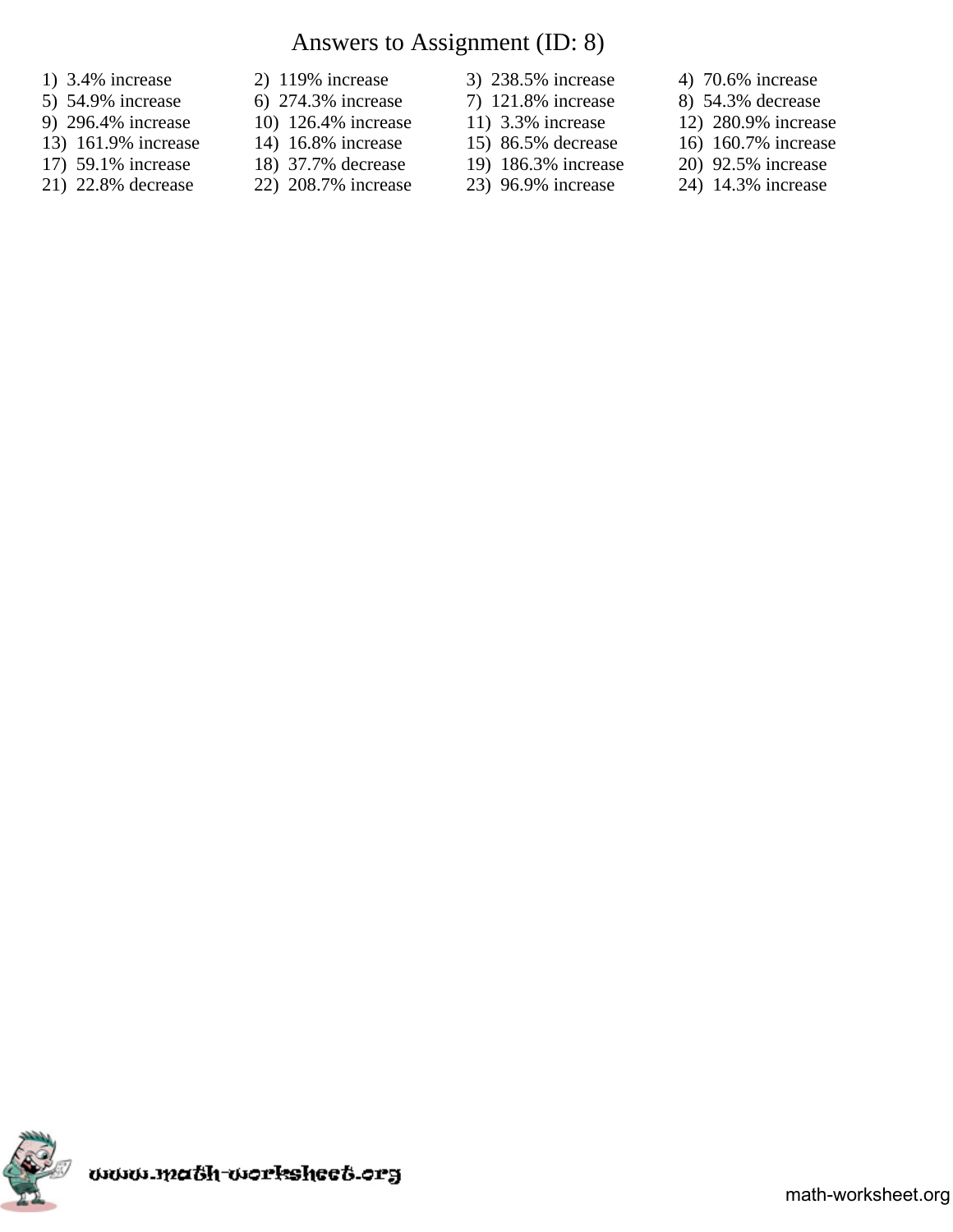|                       | Name                                                                                                       |  |             |
|-----------------------|------------------------------------------------------------------------------------------------------------|--|-------------|
| Assignment            |                                                                                                            |  | Date Period |
|                       | Find each percent change. Round to the nearest tenth of a percent. State if it is an increase or decrease. |  |             |
| 1) From 136 to 16     | 2) From 140 to 312                                                                                         |  |             |
| 3) From 143 to 176    | 4) From 146 to 73                                                                                          |  |             |
| 5) From 150 to 369    | 6) From 153 to 233                                                                                         |  |             |
| 7) From 156 to 129    | 8) From 159 to 393                                                                                         |  |             |
| 9) From 163 to 289    | 10) From 166.2 to 128                                                                                      |  |             |
| 11) From 169 to 50    | 12) From 172 to 314                                                                                        |  |             |
| 13) From 176 to 210   | 14) From 179 to 74                                                                                         |  |             |
| 15) From 182 to 370   | 16) From 185 to 267                                                                                        |  |             |
| 17) From 189.9 to 331 | 18) From 192 to 27                                                                                         |  |             |
| 19) From 195 to 291   | 20) From 198 to 187                                                                                        |  |             |
| 21) From 202 to 51    | 22) From 205 to 348                                                                                        |  |             |
| 23) From 208 to 212   | 24) From 212 to 108                                                                                        |  |             |

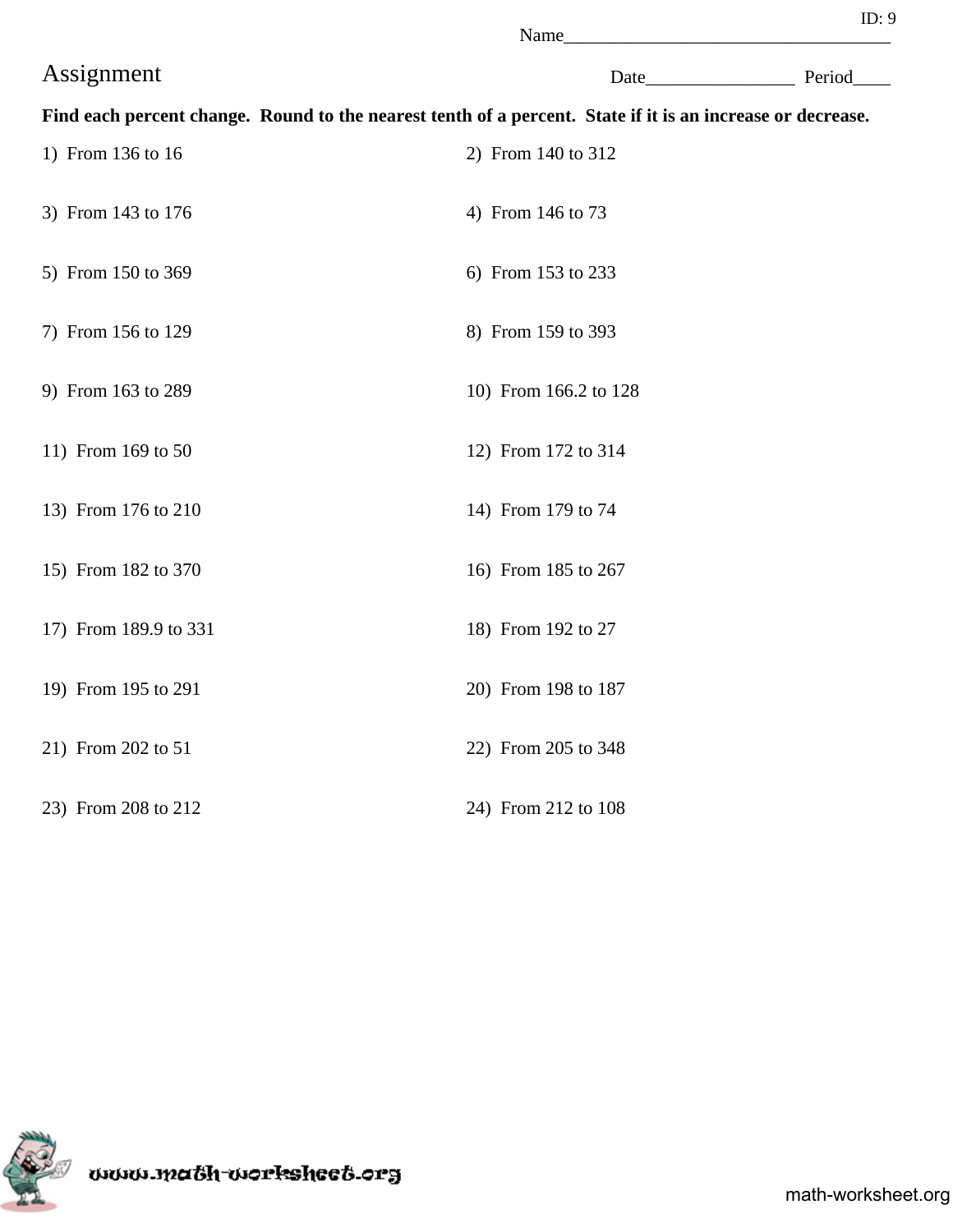# Answers to Assignment (ID: 9)

- 
- 
- 
- 13) 19.3% increase 14) 58.7% decrease 15) 103.3% increase 16) 44.3% increase
- 17) 74.3% increase 18) 85.9% decrease 19) 49.2% increase 20) 5.6% decrease
- 
- 1) 88.2% decrease 2) 122.9% increase 3) 23.1% increase 4) 50% decrease
	-
	-
	-
	- -
- 
- 5) 146% increase 6) 52.3% increase 7) 17.3% decrease 8) 147.2% increase
- 9) 77.3% increase 10) 23% decrease 11) 70.4% decrease 12) 82.6% increase
	-
	-
- 21) 74.8% decrease 22) 69.8% increase 23) 1.9% increase 24) 49.1% decrease

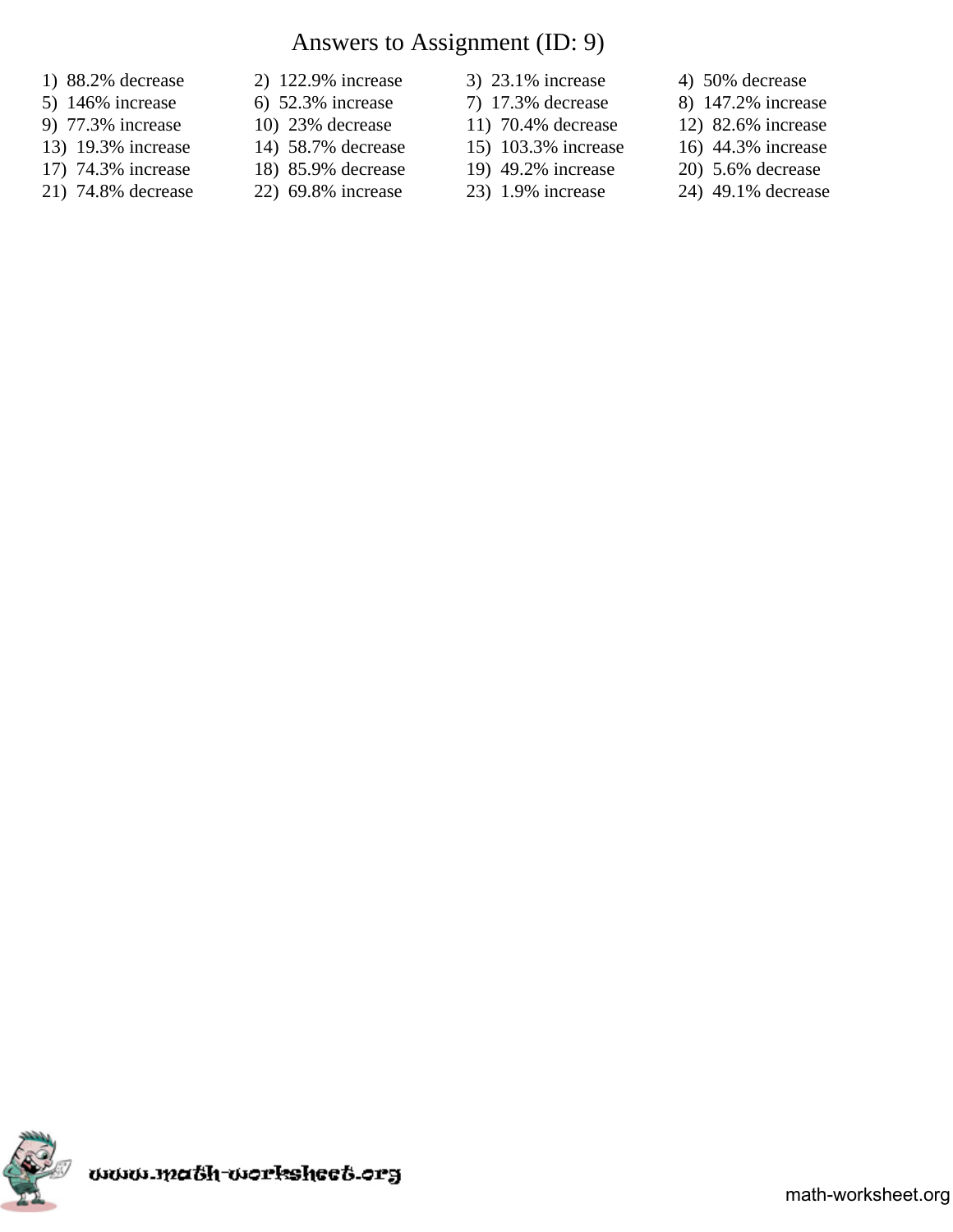| i | I |
|---|---|
|---|---|

|                     | Name_                                                                                                      |             |
|---------------------|------------------------------------------------------------------------------------------------------------|-------------|
| Assignment          |                                                                                                            | Date Period |
|                     | Find each percent change. Round to the nearest tenth of a percent. State if it is an increase or decrease. |             |
| 1) From 215 to 372  | 2) From 218 to 268                                                                                         |             |
| 3) From 221 to 165  | 4) From 225 to 29                                                                                          |             |
| 5) From 228 to 325  | 6) From 231 to 189                                                                                         |             |
| 7) From 234 to 85   | 8) From 238 to 349                                                                                         |             |
| 9) From 241 to 246  | 10) From 244 to 110                                                                                        |             |
| 11) From 247 to 6   | 12) From 251 to 270                                                                                        |             |
| 13) From 254 to 166 | 14) From 257 to 62                                                                                         |             |
| 15) From 261 to 327 | 16) From 264 to 223                                                                                        |             |
| 17) From 267 to 87  | 18) From 270 to 383                                                                                        |             |
| 19) From 274 to 247 | 20) From 277 to 143                                                                                        |             |
| 21) From 280 to 8   | 22) From 283 to 304                                                                                        |             |
| 23) From 287 to 168 | 24) From 290 to 64                                                                                         |             |